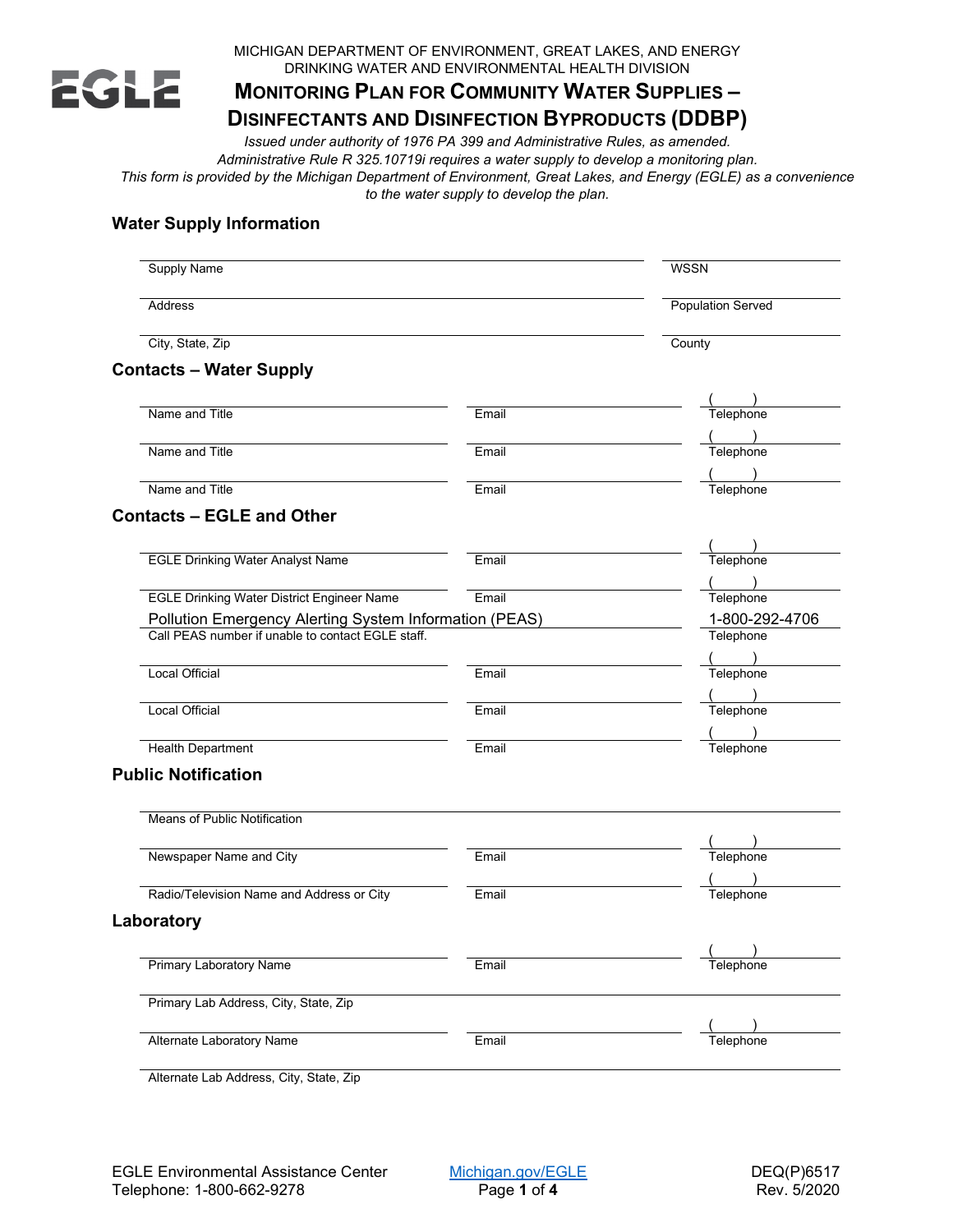DDBPR Monitoring Plan for WSSN (continued)

## **Measure Chlorine Residual** (under normal operating conditions)

Check if this supply serves water disinfected with chlorine or chloramines. The residual  $\Box$ disinfectant level must be measured at the same time and the same location as each total coliform compliance sample (includes all routine AND repeat total coliform samples).

## **Monitor Total Trihalomethanes (TTHM) and Haloacetic Acids (HAA5)**

TTHM and HAA5 Sample Sites and Monitoring Frequency

| <b>Site</b><br>Code <sup>1</sup><br>(DBP1,<br>DBP <sub>2</sub><br>etc) | <b>Sample Site Address</b> | <b>Rationale for</b><br><b>Selection</b> | <b>ROUTINE</b><br><b>Monitoring</b><br>Sample Every<br>3rd Month<br>□ 1 Year | <b>REDUCED</b><br>Monitoring <sup>2</sup><br>Sample Every<br>3rd Month<br>1 Year<br>3rd Year |
|------------------------------------------------------------------------|----------------------------|------------------------------------------|------------------------------------------------------------------------------|----------------------------------------------------------------------------------------------|
| DBP                                                                    |                            |                                          | <b>TTHM</b><br>HAA5                                                          | <b>TTHM</b><br>HAA5                                                                          |
| DBP                                                                    |                            |                                          | <b>TTHM</b><br>HAA5                                                          | <b>TTHM</b><br>HAA5                                                                          |
| DBP                                                                    |                            |                                          | <b>TTHM</b><br>HAA5                                                          | <b>TTHM</b><br>HAA5                                                                          |
| DBP                                                                    |                            |                                          | <b>TTHM</b><br>HAA5                                                          | <b>TTHM</b><br>HAA5                                                                          |
| DBP                                                                    |                            |                                          | <b>TTHM</b><br>HAA <sub>5</sub>                                              | <b>TTHM</b><br>HAA5                                                                          |
| DBP                                                                    |                            |                                          | <b>TTHM</b><br>HAA5                                                          | <b>TTHM</b><br>HAA5                                                                          |

 $1$  Each Site Code is unique to a Sample Site Address. Contact EGLE if a sample site is no longer available. EGLE will help you select a new Sample Site Address and establish a new Site Code.

<sup>2</sup> Reduced monitoring can only be established after certain criteria are met. Complete this column only after consultation with EGLE. Monitor according to the routine schedule unless a reduced schedule has been approved by EGLE.

Peak historic month: (month of highest byproduct formation, based on past results)

When monitoring:

- Every 1 year or every 3rd year, monitor during the peak historic month.
- Every 3rd month, check the group below that contains the peak historic month. Monitor during each of the months in the group.

◯ January, April, July, and October (1<sup>st</sup> month of each calendar quarter)<br>┌─ February, May, August, and November (2<sup>nd</sup> month of each calendar quarter)  $\Box$  February, May, August, and November

March, June, September, and December  $(3<sup>rd</sup>$  month of each calendar quarter)

#### **Monitor Bromate** (under normal operating conditions)

 $\Box$  Check if this supply adds ozone. This supply must collect 1 sample per month for bromate at the entry point (plant tap) of each treatment plant that uses ozone. EGLE may reduce frequency from monthly to quarterly if the bromate running annual average (RAA) is <= 0.0025 mg/L (milligrams per liter) (2.5 parts per billion [ppb]).

#### **Schematic (optional)**

 $\Box$  Check if a schematic is attached showing the sample sites in this monitoring plan.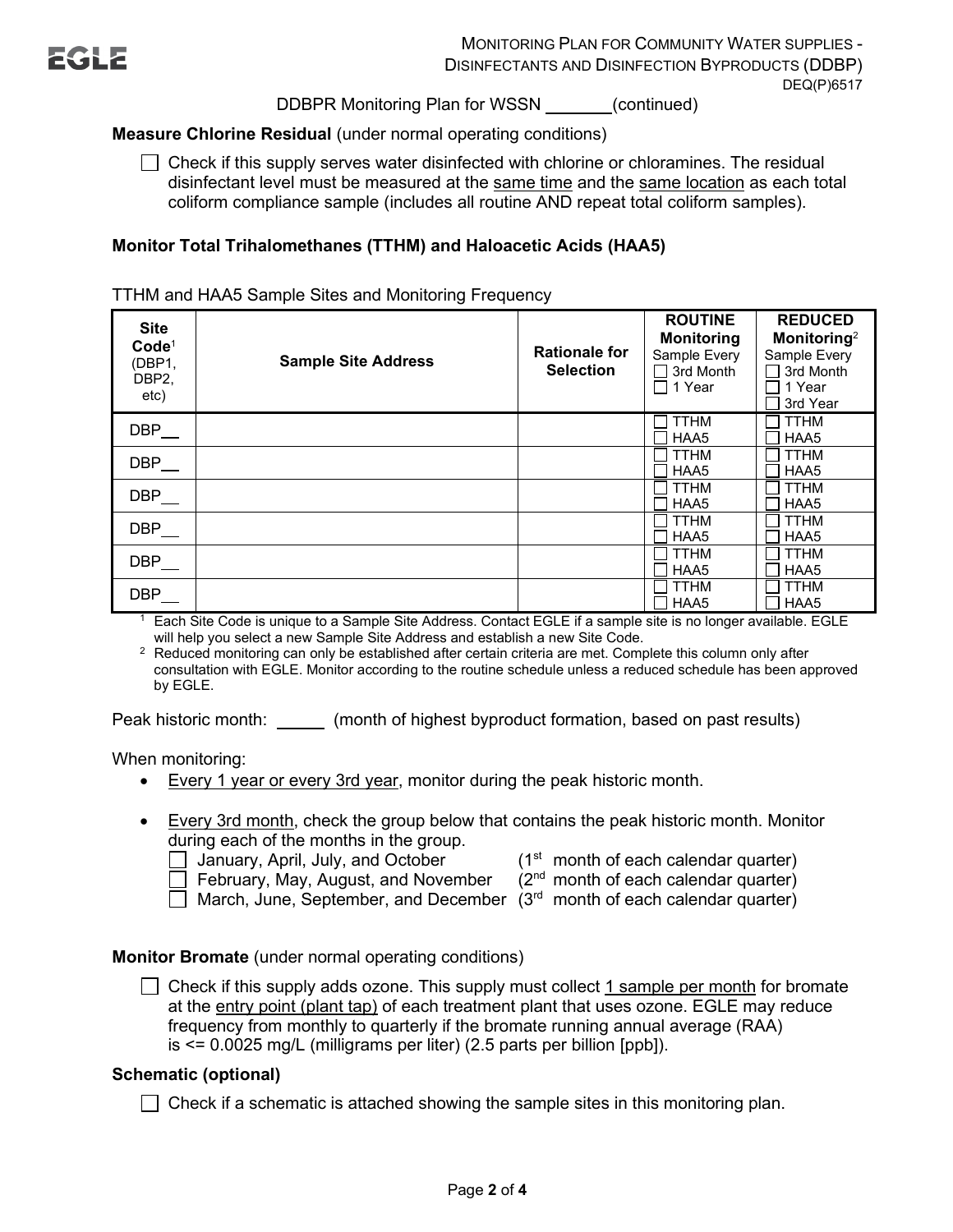

## **TTHM and HAA5 Operational Evaluation**

This supply must conduct an operational evaluation if either the TTHM or the HAA5 Operational Evaluation Level (OEL) exceeds the maximum contaminant level (MCL). This supply must submit the written report to the EGLE district office within 90 days after learning the result that causes the OEL to exceed the MCL. The OEL is an estimate of the following quarter's locational running annual average (LRAAs). OEL = 2 previous quarters' results + twice the current quarter result, all divided by 4.

## **TTHM and HAA5 Increased Monitoring**

A supply monitoring every year or every 3rd year that has any TTHM or HAA5 result above the MCL must begin collecting dual sample sets every 3rd month at all routine sites. Compliance with the MCL will be determined at the end of four consecutive quarters, including the quarter that triggered increased monitoring.

#### **Sample Site Plan Completed By**

| Name              | Title  | Date      |
|-------------------|--------|-----------|
| Signature         | Email  | Telephone |
| Water Supply Name | County | WSSN      |

## **Compliance Calculation Procedures**

See page 4 of this plan.